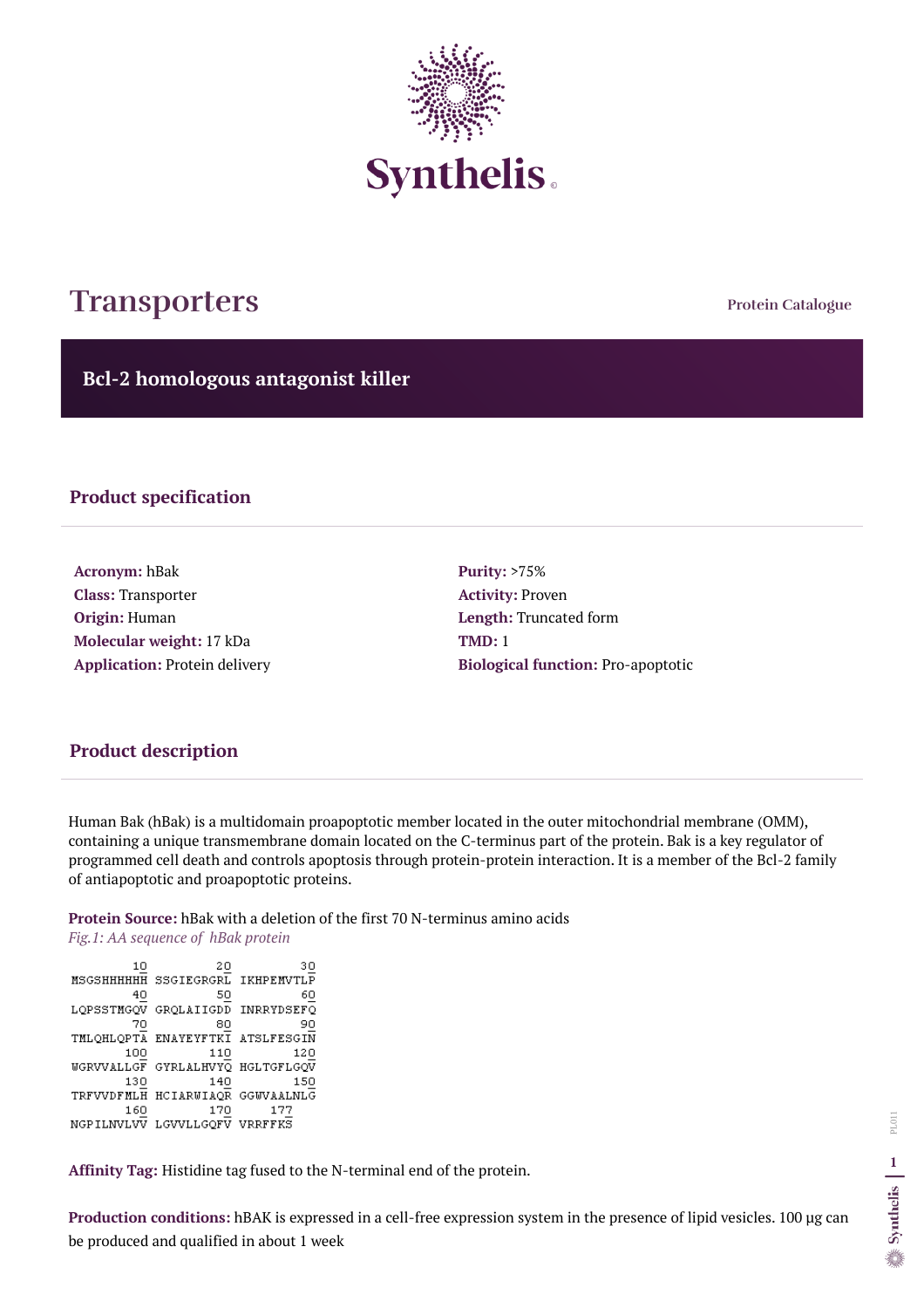## **Assessment of functionality**

Cell-free expression systems provide a real alternative for membrane protein expression, enabling the study of structure and function of membrane proteins.

#### **Methods:** in vitro; in cellulo; in vivo tests

The Human Bak protein was expressed in Synthelis' cell-free system in the presence of liposomes to obtain proteoliposomes in a one-step reaction. The apoptotic effect of the hBak proteoliposomes is confirmed in cellulo onto glioblastoma cells by activation of intrinsic caspase pathway and in vivo in glioblastoma murine model by induction of a total tumor regression.

#### **Results**:

#### In vitro pro-apoptosis activity

Release of cytochrome C, caspase 7, caspase 3, caspase 9 and PARP activation were identified by Western Blot performed on the supernatant from the centrifugation of lysed mitochondria treated with an increasing amount of proteoliposomes.



# **Quality analysis**

**Purity:** Typically >75% as determined by SDS-Page and Coomassie Blue staining.

**Purification procedure:** As standard, hBak proteoliposomes are purified on a sucrose gradient. Further purification steps can be added if required. **Activity:** Recombinant proteoliposomes containing hBAK have been shown to be fully active in in vitro, in cellulo and in vivo experiments and in cellular internalization.

*Fig.2: hBak proteoliposome after purification (Coomassie Blue quantification and Western blot identification).*

# $MW$ 150 100 75 50  $37 25$ 20

*Fig.3: In vitro pro-apoptotics activity. A/ Intrinsic apoptosis pathway activated by hBak proteoliposomes treatment. B/ Western Blotting analysis reveals the caspase 9 activation on glioblastoma cells by hBak proteoliposomes treatment.*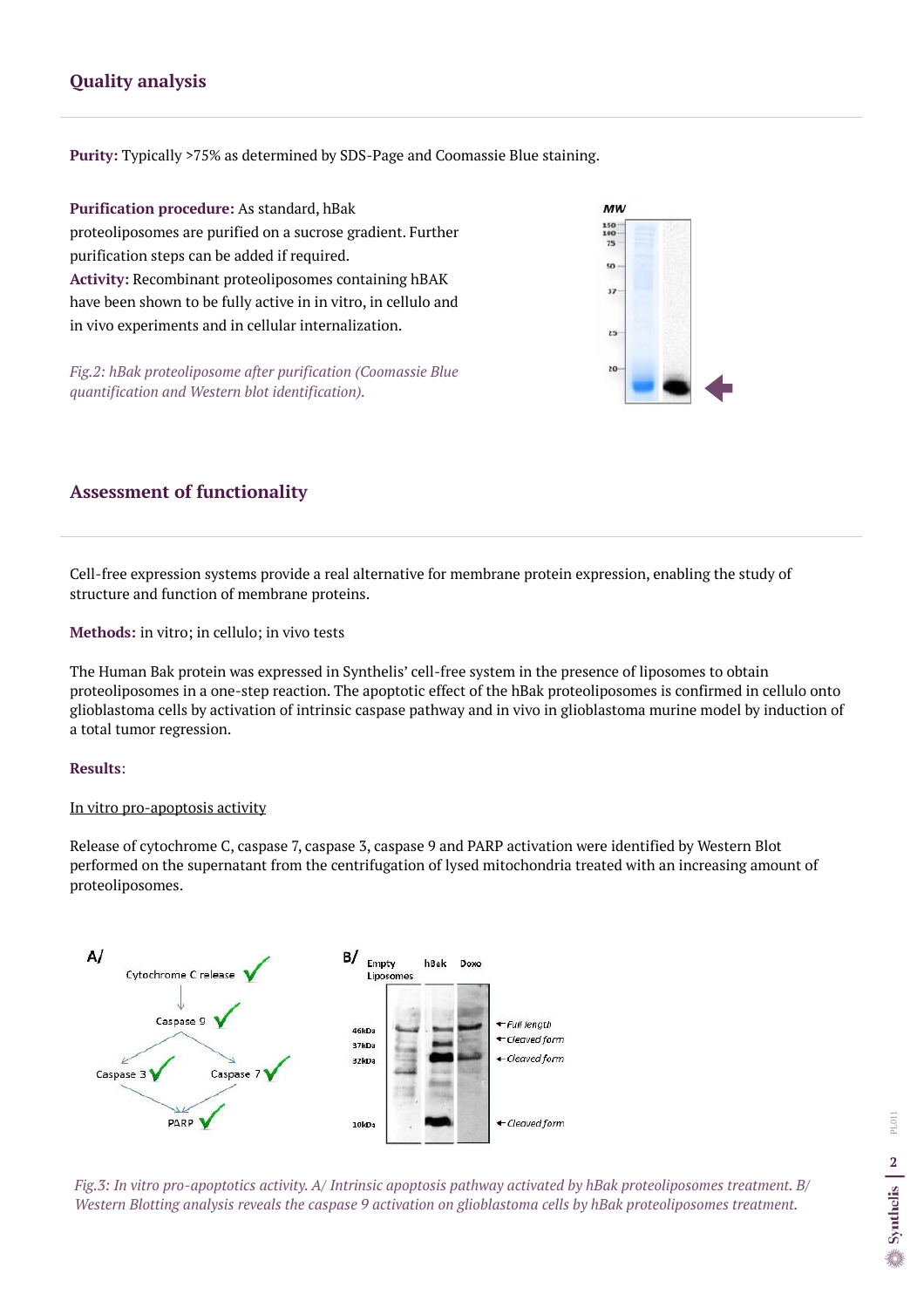#### In vivo pro-apoptotic activity

Tumor-bearing mice were treated by intratumoral injections of hBak proteoliposomes or empty liposomes. After the end of the treatment, while in the presence of empty liposomes the mice survive only a few days with an incredible increase of tumor size, in the presence of hBak proteoliposomes 60% of the mice survive showing a total tumor

#### disappearance.

#### In cellulo

During the early apoptotic phase, recombinant hBak was localized with mitochondria, while after 24h hBak was concentrated in the mitochondria membranes. This result proved that the proteoliposomes are able to deliver a functional recombinant protein directly into cells (Liguori, and al., 2008). hBak proteoliposomes (+/- pegylated) vectorized into cells are able to induce apoptotic cell death.



*Fig.4: In vitro pro-apoptotic activity. A/Immunofluorescence on cells incubated with hBak proteoliposomes. B/ MTT cell viability assay after addition of hBak proteoliposomes (+/- pegylated). Doxo (Doxorubicin) was used as a positive control.*



*Fig.5: In vivoanti-tumoral activity of recombinant hBak proteoliposomes. A/ Survival curves. B/ tumor growth in tumorbearing mice. Mice were subcutaneously injected with glioblastoma cells at day 0 then treated with empty liposomes or hBak proteoliposomes. The capacity to survive and the evolution of the tumor size were analyzed after the end of medication treatment.*